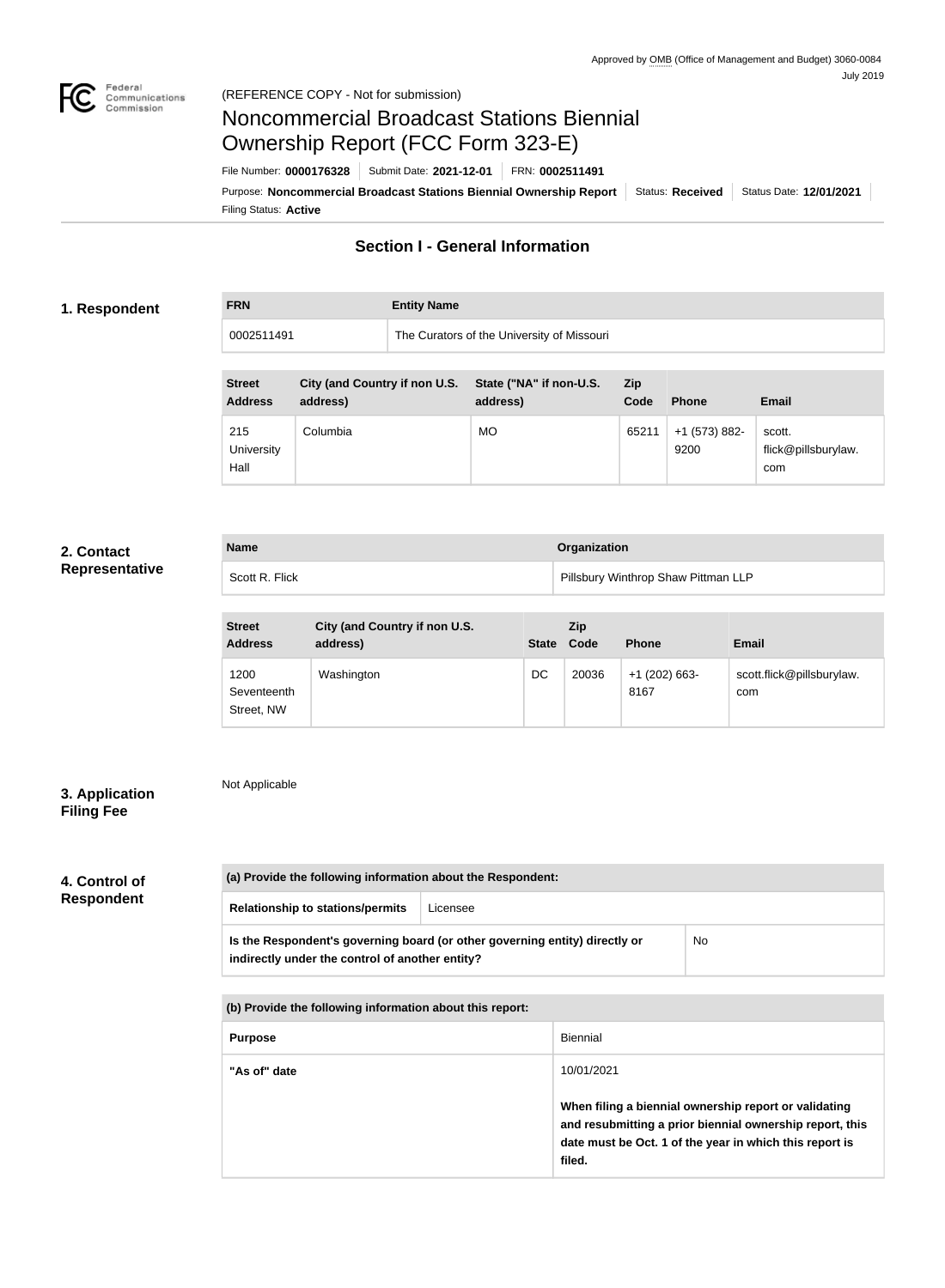**5. Licensee(s) and Station(s)**

**Respondent is filing this report to cover the following Licensee(s) and station(s):**

| Licensee/Permittee Name                    | <b>FRN</b> |
|--------------------------------------------|------------|
| The Curators of the University of Missouri | 0002511491 |

| Fac. ID No. | <b>Call Sign</b> | <b>City</b>        | <b>State</b> | <b>Service</b> |
|-------------|------------------|--------------------|--------------|----------------|
| 14738       | <b>KCUR-FM</b>   | <b>KANSAS CITY</b> | <b>MO</b>    | <b>FM</b>      |
| 14740       | <b>KMNR</b>      | <b>ROLLA</b>       | <b>MO</b>    | FM             |
| 28513       | <b>KCOU</b>      | <b>COLUMBIA</b>    | <b>MO</b>    | <b>FM</b>      |
| 54282       | <b>WQUB</b>      | <b>QUINCY</b>      | IL           | <b>FM</b>      |
| 63328       | <b>KMUC</b>      | <b>COLUMBIA</b>    | <b>MO</b>    | <b>FM</b>      |
| 65583       | KOMU-TV          | <b>COLUMBIA</b>    | <b>MO</b>    | <b>DTV</b>     |
| 65585       | <b>KWMU</b>      | ST. LOUIS          | <b>MO</b>    | <b>FM</b>      |
| 69041       | <b>KMST</b>      | <b>ROLLA</b>       | MO           | <b>FM</b>      |
| 69180       | <b>KBIA</b>      | <b>COLUMBIA</b>    | <b>MO</b>    | <b>FM</b>      |
| 72478       | <b>KWJC</b>      | <b>LIBERTY</b>     | <b>MO</b>    | <b>FM</b>      |
| 172407      | <b>KAUD</b>      | <b>MEXICO</b>      | <b>MO</b>    | <b>FM</b>      |

# **Section II – Biennial Ownership Information**

#### **1. 47 C.F.R. Section 73.3613 Documents**

Licensee Respondents that hold authorizations for one or more full power television, AM, and/or FM stations should list all contracts and other instruments set forth in 47 C.F.R. Section 73.3613(a) through (c) for the facility or facilities listed on this report. If the agreement is a network affiliation agreement, check the appropriate box. Otherwise, select "Other." Non-Licensee Respondents should select "Not Applicable" in response to this question.

| <b>Document Information</b>                     |                                        |  |
|-------------------------------------------------|----------------------------------------|--|
| Description of contract or instrument           | BYLAWS, as amended                     |  |
| Parties to contract or instrument               | UNIVERSITY OF MISSOURI AND BOARD       |  |
| Date of execution                               | 11/1969                                |  |
| Date of expiration                              | No expiration date                     |  |
| <b>Agreement type</b><br>(check all that apply) | Other<br><b>Agreement Type: BYLAWS</b> |  |

#### **Document Information**

| Description of contract or instrument           | NETWORK AFFILIATION AGREEMENT, as amended 3<br>/2021              |
|-------------------------------------------------|-------------------------------------------------------------------|
| Parties to contract or instrument               | CW NETWORK, LLC AND THE CURATORS OF THE<br>UNIVERSITY OF MISSOURI |
| Date of execution                               | 08/2017                                                           |
| Date of expiration                              | 05/2023                                                           |
| <b>Agreement type</b><br>(check all that apply) | <b>Network Affiliation Agreement</b>                              |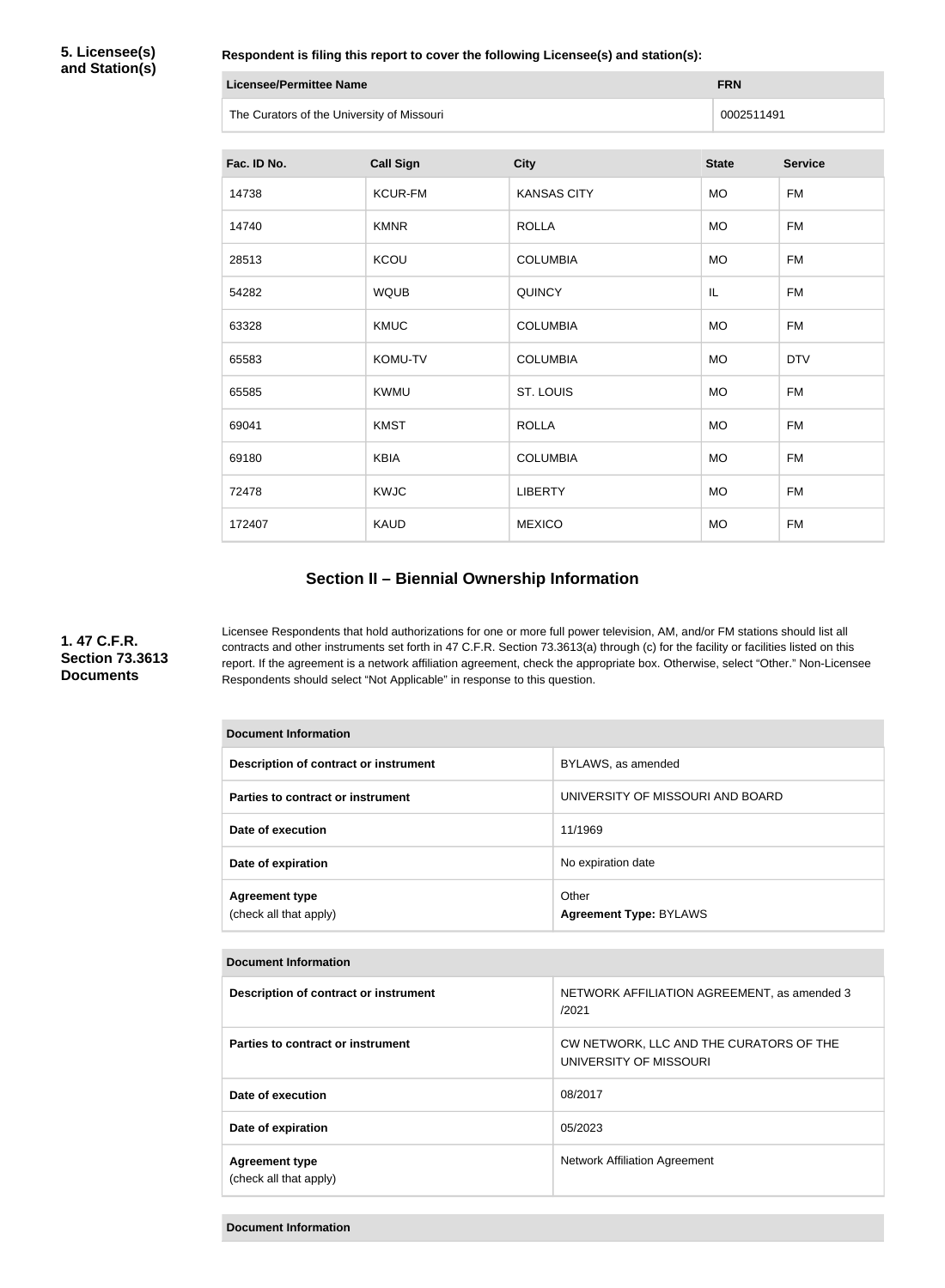| Description of contract or instrument           | NETWORK AFFILIATION AGREEMENT, as amended 10<br>/2020, 4/2021 and 8/2021 |
|-------------------------------------------------|--------------------------------------------------------------------------|
| Parties to contract or instrument               | NBC TELEVISION NETWORK AND THE CURATORS OF<br>THE UNIVERSITY OF MISSOURI |
| Date of execution                               | 01/2019                                                                  |
| Date of expiration                              | 12/2023                                                                  |
| <b>Agreement type</b><br>(check all that apply) | <b>Network Affiliation Agreement</b>                                     |

#### **2. Ownership Interests**

**(a)** Ownership Interests. This Question requires Respondents to enter detailed information about ownership interests by generating a series of subforms. Answer each question on each subform. The first subform listing should be for the Respondent itself. If the Respondent is not a natural person, also list each of the officers, members of the governing board (or other governing entity), stockholders, and any other persons or entities with a direct attributable interest in the Respondent pursuant to the standards set forth in 47 C.F.R. Section 73.3555. (A "direct" interest is one that is not held through any intervening companies or entities.) List each interest holder with a direct attributable interest in the Respondent separately.

Leave the percentage of total assets (Equity Debt Plus) field blank for an interest holder unless that interest holder has an attributable interest in the Respondent solely on the basis of the Commission's Equity Debt Plus attribution standard, 47 C.F.R. Section 73.3555, Note 2(i).

In the case of vertical or indirect ownership structures, list only those interests in the Respondent that also represent an attributable interest in the Licensee(s) for which the report is being submitted.

Entities that are part of an organizational structure that includes holding companies or other forms of indirect ownership must file separate ownership reports. In such a structure do not report, or file a separate report for, any interest holder that does not have an attributable interest in the Licensee(s) for which the report is being submitted.

Please see the Instructions for further detail concerning interests that must be reported in response to this question.

The Respondent must provide an FCC Registration Number for each interest holder reported in response to this question. Please see the Instructions for detailed information and guidance concerning this requirement.

| <b>Ownership Information</b>                                                  |                                                         |                      |  |
|-------------------------------------------------------------------------------|---------------------------------------------------------|----------------------|--|
| <b>FRN</b>                                                                    | 0002511491                                              |                      |  |
| <b>Entity Name</b>                                                            | The Curators of the University of Missouri              |                      |  |
| <b>Address</b>                                                                | PO Box                                                  |                      |  |
|                                                                               | Street 1                                                | 215 University Hall  |  |
|                                                                               | <b>Street 2</b>                                         |                      |  |
|                                                                               | <b>City</b>                                             | Columbia             |  |
|                                                                               | State ("NA" if non-U.S.<br>address)                     | <b>MO</b>            |  |
|                                                                               | <b>Zip/Postal Code</b>                                  | 65211                |  |
|                                                                               | Country (if non-U.S.<br>address)                        | <b>United States</b> |  |
| <b>Listing Type</b>                                                           | Respondent                                              |                      |  |
| <b>Positional Interests</b><br>(check all that apply)                         | Respondent                                              |                      |  |
| <b>Tribal Nation or Tribal</b><br><b>Entity</b>                               | Interest holder is not a Tribal nation or Tribal entity |                      |  |
| <b>Interest Percentages</b><br>(enter percentage values<br>from 0.0 to 100.0) | Voting                                                  | 0.0%                 |  |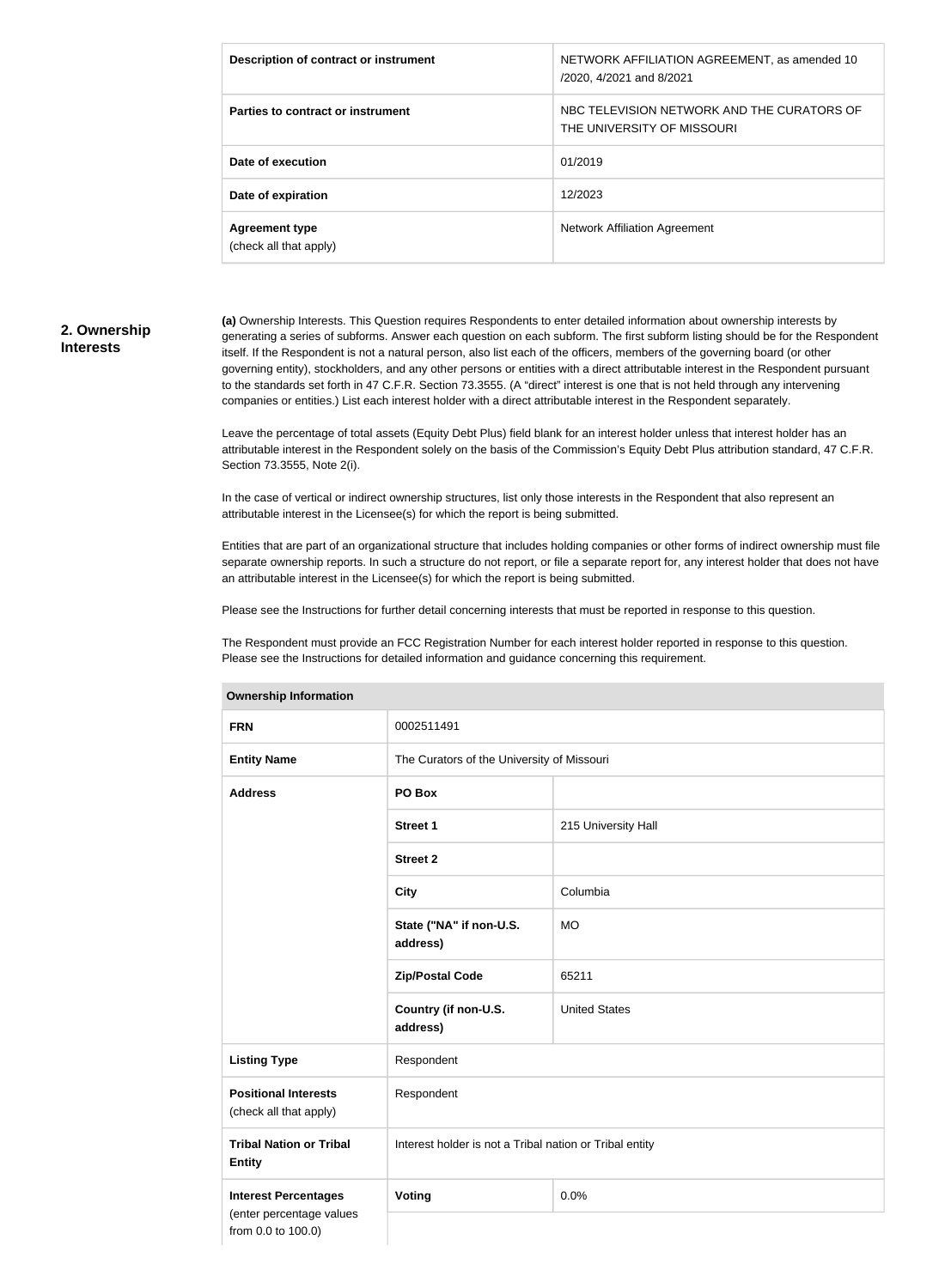|                                                                                            | <b>Equity</b>                             |         |  |
|--------------------------------------------------------------------------------------------|-------------------------------------------|---------|--|
|                                                                                            | <b>Total assets (Equity Debt</b><br>Plus) | $0.0\%$ |  |
| Does interest holder have an attributable interest in one or more broadcast stations<br>No |                                           |         |  |

**that do not appear on this report?**

| <b>Ownership Information</b>                                                                                                            |                                                                |                        |  |
|-----------------------------------------------------------------------------------------------------------------------------------------|----------------------------------------------------------------|------------------------|--|
| <b>FRN</b>                                                                                                                              | 9990120888                                                     |                        |  |
| <b>Name</b>                                                                                                                             | Julia G. Brncic                                                |                        |  |
| <b>Address</b>                                                                                                                          | PO Box                                                         |                        |  |
|                                                                                                                                         | <b>Street 1</b>                                                | 316 University Hall    |  |
|                                                                                                                                         | <b>Street 2</b>                                                |                        |  |
|                                                                                                                                         | <b>City</b>                                                    | Columbia               |  |
|                                                                                                                                         | State ("NA" if non-U.S.<br>address)                            | <b>MO</b>              |  |
|                                                                                                                                         | <b>Zip/Postal Code</b>                                         | 65211                  |  |
|                                                                                                                                         | Country (if non-U.S.<br>address)                               | <b>United States</b>   |  |
| <b>Listing Type</b>                                                                                                                     | Other Interest Holder                                          |                        |  |
| <b>Positional Interests</b><br>(check all that apply)                                                                                   | Officer, Member of Governing Board (or other governing entity) |                        |  |
| <b>Principal Profession or</b><br><b>Occupation</b>                                                                                     | Attorney                                                       |                        |  |
| By Whom Appointed or<br><b>Elected</b>                                                                                                  | Governor of Missouri                                           |                        |  |
| Citizenship, Gender,                                                                                                                    | <b>Citizenship</b>                                             | <b>US</b>              |  |
| <b>Ethnicity, and Race</b><br><b>Information (Natural</b>                                                                               | Gender                                                         | Female                 |  |
| Persons Only)                                                                                                                           | <b>Ethnicity</b>                                               | Not Hispanic or Latino |  |
|                                                                                                                                         | Race                                                           | White                  |  |
| <b>Interest Percentages</b>                                                                                                             | Voting                                                         | 11.1%                  |  |
| (enter percentage values<br>from 0.0 to 100.0)                                                                                          | <b>Equity</b>                                                  | 0.0%                   |  |
|                                                                                                                                         | <b>Total assets (Equity Debt</b><br>Plus)                      |                        |  |
| Does interest holder have an attributable interest in one or more broadcast stations<br><b>No</b><br>that do not appear on this report? |                                                                |                        |  |

| <b>Ownership Information</b> |                   |                     |
|------------------------------|-------------------|---------------------|
| <b>FRN</b>                   | 9990120889        |                     |
| <b>Name</b>                  | Darryl M. Chatman |                     |
| <b>Address</b>               | PO Box            |                     |
|                              | <b>Street 1</b>   | 316 University Hall |
|                              |                   |                     |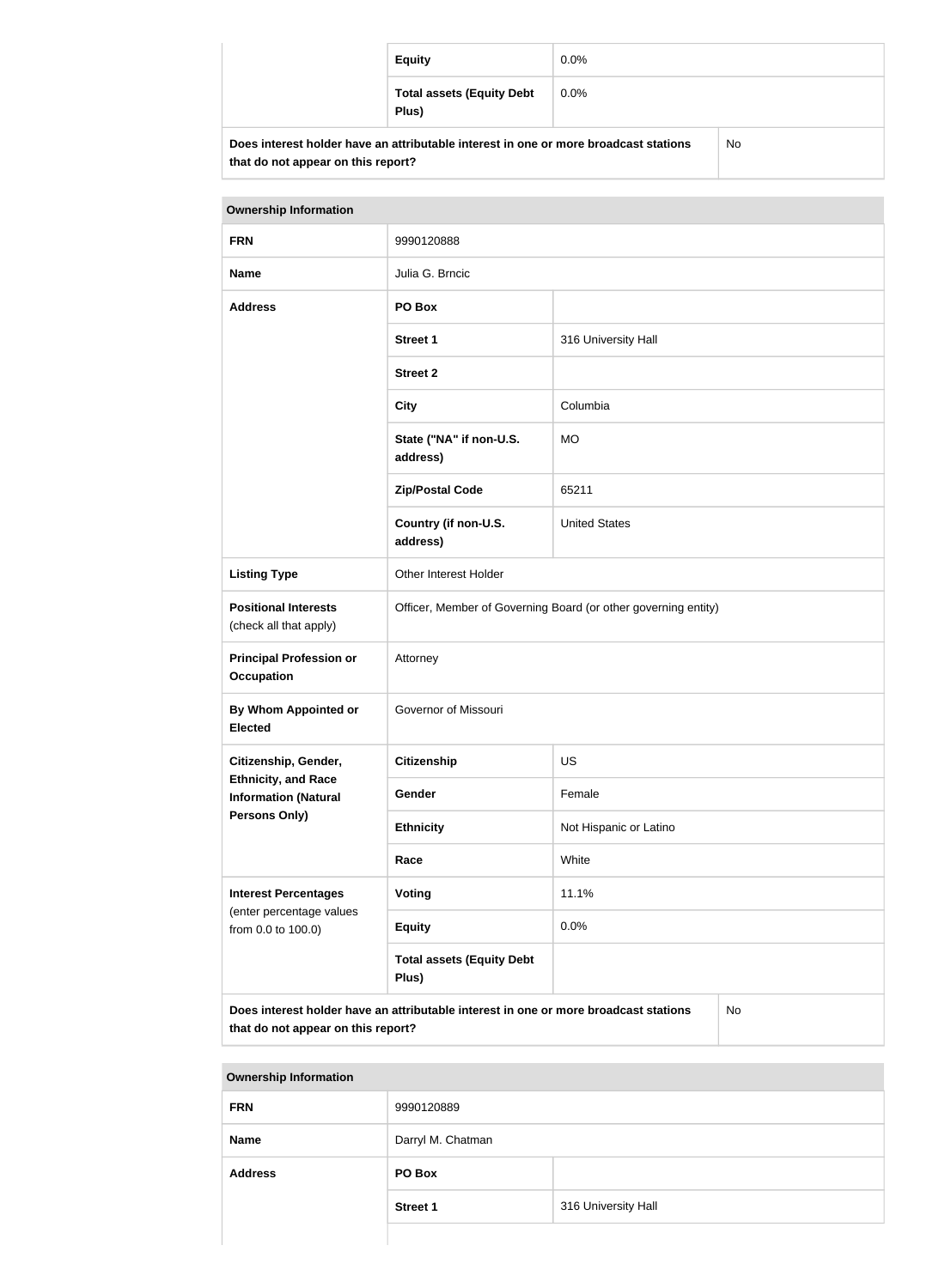|                                                                                                                                  | <b>Street 2</b>                                       |                                  |  |
|----------------------------------------------------------------------------------------------------------------------------------|-------------------------------------------------------|----------------------------------|--|
|                                                                                                                                  | <b>City</b>                                           | Columbia                         |  |
|                                                                                                                                  | State ("NA" if non-U.S.<br>address)                   | <b>MO</b>                        |  |
|                                                                                                                                  | <b>Zip/Postal Code</b>                                | 65211                            |  |
|                                                                                                                                  | Country (if non-U.S.<br>address)                      | <b>United States</b>             |  |
| <b>Listing Type</b>                                                                                                              | Other Interest Holder                                 |                                  |  |
| <b>Positional Interests</b><br>(check all that apply)                                                                            | Member of Governing Board (or other governing entity) |                                  |  |
| <b>Principal Profession or</b><br><b>Occupation</b>                                                                              | Attorney                                              |                                  |  |
| <b>By Whom Appointed or</b><br><b>Elected</b>                                                                                    | Governor of Missouri                                  |                                  |  |
| Citizenship, Gender,                                                                                                             | <b>Citizenship</b>                                    | <b>US</b>                        |  |
| <b>Ethnicity, and Race</b><br><b>Information (Natural</b>                                                                        | Gender                                                | Male                             |  |
| <b>Persons Only)</b>                                                                                                             | <b>Ethnicity</b>                                      | Not Hispanic or Latino           |  |
|                                                                                                                                  | Race                                                  | <b>Black or African American</b> |  |
| <b>Interest Percentages</b>                                                                                                      | Voting                                                | 11.1%                            |  |
| (enter percentage values<br>from 0.0 to 100.0)                                                                                   | <b>Equity</b>                                         | 0.0%                             |  |
|                                                                                                                                  | <b>Total assets (Equity Debt</b><br>Plus)             |                                  |  |
| Does interest holder have an attributable interest in one or more broadcast stations<br>No<br>that do not appear on this report? |                                                       |                                  |  |

#### **Ownership Information**

| <b>FRN</b>                                            | 9990104458                                            |                      |
|-------------------------------------------------------|-------------------------------------------------------|----------------------|
| <b>Name</b>                                           | Maurice B. Graham                                     |                      |
| <b>Address</b>                                        | PO Box                                                |                      |
|                                                       | Street 1                                              | 316 University Hall  |
|                                                       | <b>Street 2</b>                                       |                      |
|                                                       | <b>City</b>                                           | Columbia             |
|                                                       | State ("NA" if non-U.S.<br>address)                   | <b>MO</b>            |
|                                                       | <b>Zip/Postal Code</b>                                | 65211                |
|                                                       | Country (if non-U.S.<br>address)                      | <b>United States</b> |
| <b>Listing Type</b>                                   | Other Interest Holder                                 |                      |
| <b>Positional Interests</b><br>(check all that apply) | Member of Governing Board (or other governing entity) |                      |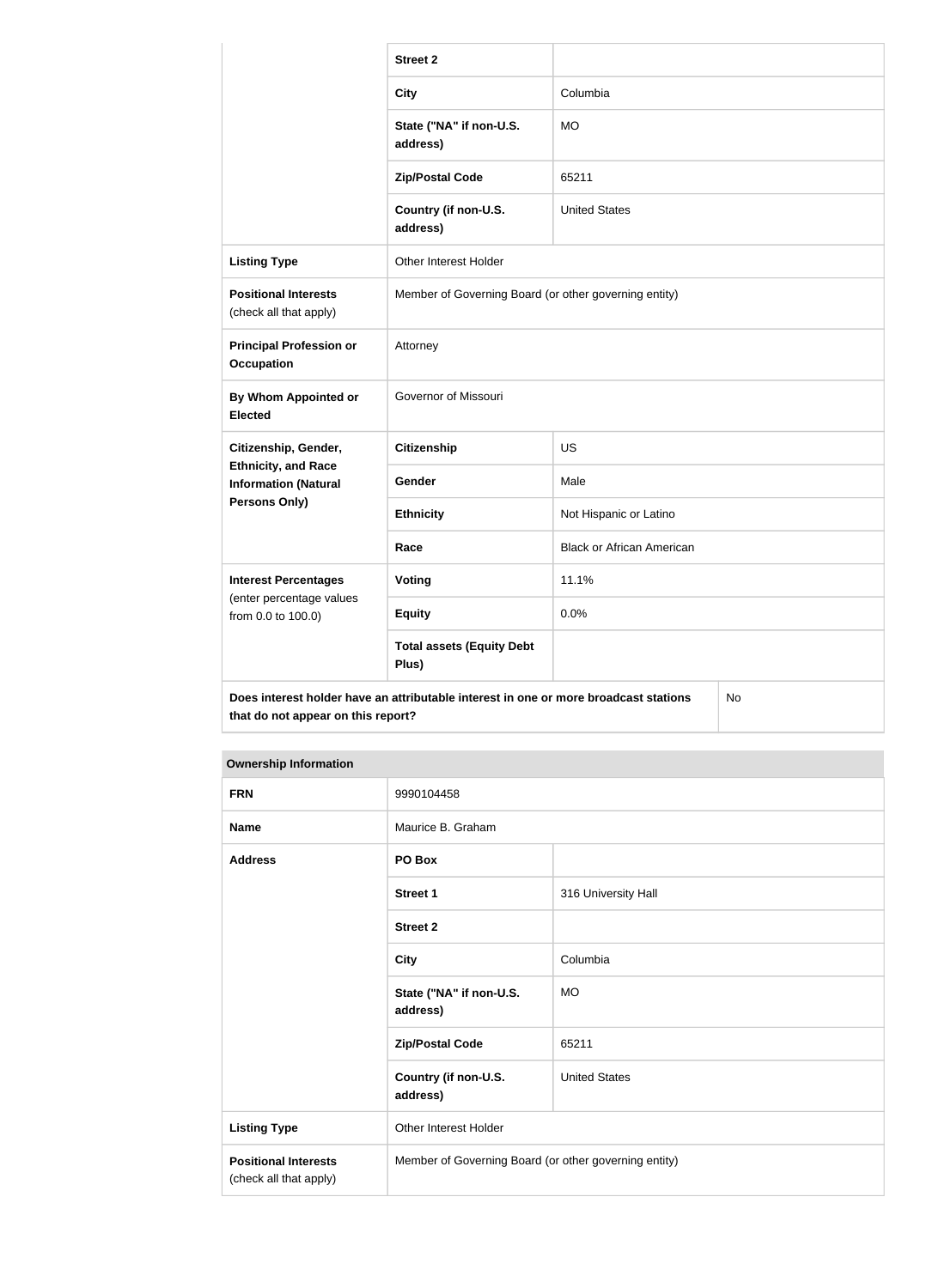| <b>Principal Profession or</b><br><b>Occupation</b>                                                       | Attorney                                  |                        |  |
|-----------------------------------------------------------------------------------------------------------|-------------------------------------------|------------------------|--|
| By Whom Appointed or<br><b>Elected</b>                                                                    | Governor of Missouri                      |                        |  |
| Citizenship, Gender,<br><b>Ethnicity, and Race</b><br><b>Information (Natural</b><br><b>Persons Only)</b> | <b>Citizenship</b>                        | <b>US</b>              |  |
|                                                                                                           | Gender                                    | Male                   |  |
|                                                                                                           | <b>Ethnicity</b>                          | Not Hispanic or Latino |  |
|                                                                                                           | Race                                      | White                  |  |
| <b>Interest Percentages</b>                                                                               | Voting                                    | 11.1%                  |  |
| (enter percentage values<br>from 0.0 to 100.0)                                                            | <b>Equity</b>                             | 0.0%                   |  |
|                                                                                                           | <b>Total assets (Equity Debt</b><br>Plus) |                        |  |
| No<br>Does interest holder have an attributable interest in one or more broadcast stations                |                                           |                        |  |

**Ownership Information**

**that do not appear on this report?**

| <b>FRN</b>                                                | 9990120893                                            |                        |
|-----------------------------------------------------------|-------------------------------------------------------|------------------------|
| <b>Name</b>                                               | Jeffrey L. Layman                                     |                        |
| <b>Address</b>                                            | PO Box                                                |                        |
|                                                           | <b>Street 1</b>                                       | 316 University Hall    |
|                                                           | <b>Street 2</b>                                       |                        |
|                                                           | <b>City</b>                                           | Columbia               |
|                                                           | State ("NA" if non-U.S.<br>address)                   | <b>MO</b>              |
|                                                           | <b>Zip/Postal Code</b>                                | 65211                  |
|                                                           | Country (if non-U.S.<br>address)                      | <b>United States</b>   |
| <b>Listing Type</b>                                       | Other Interest Holder                                 |                        |
| <b>Positional Interests</b><br>(check all that apply)     | Member of Governing Board (or other governing entity) |                        |
| <b>Principal Profession or</b><br><b>Occupation</b>       | <b>Investment Banker</b>                              |                        |
| By Whom Appointed or<br><b>Elected</b>                    | Governor of Missouri                                  |                        |
| Citizenship, Gender,                                      | <b>Citizenship</b>                                    | US                     |
| <b>Ethnicity, and Race</b><br><b>Information (Natural</b> | Gender                                                | Male                   |
| Persons Only)                                             | <b>Ethnicity</b>                                      | Not Hispanic or Latino |
|                                                           | Race                                                  | White                  |
| <b>Interest Percentages</b>                               | <b>Voting</b>                                         | 11.1%                  |
| (enter percentage values<br>from 0.0 to 100.0)            | <b>Equity</b>                                         | 0.0%                   |
|                                                           |                                                       |                        |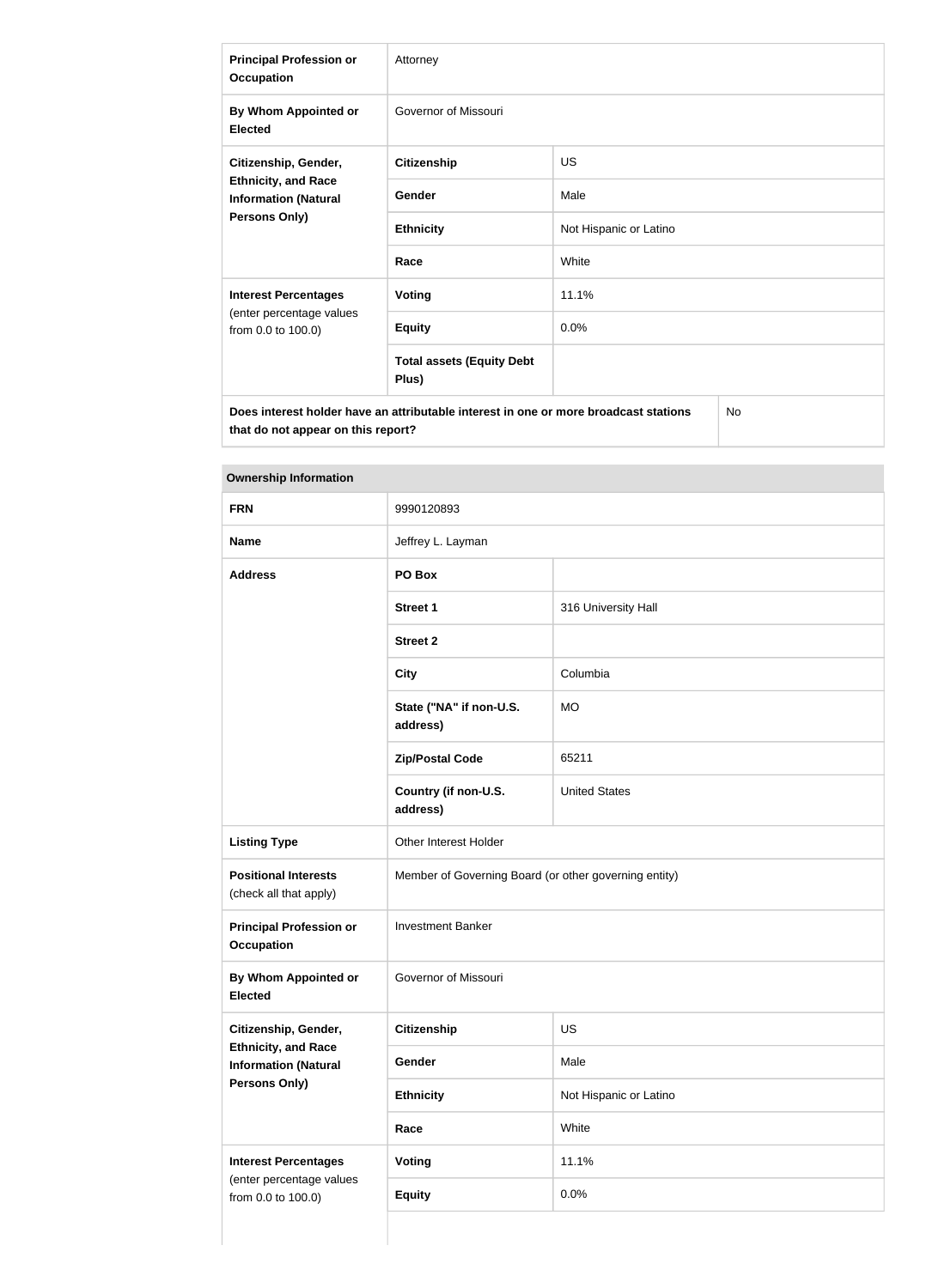|                                                                                                                            | <b>Total assets (Equity Debt</b><br>Plus) |           |
|----------------------------------------------------------------------------------------------------------------------------|-------------------------------------------|-----------|
| Does interest holder have an attributable interest in one or more broadcast stations<br>that do not appear on this report? |                                           | <b>No</b> |

| <b>Ownership Information</b>                                                                                                     |                                                       |                                  |  |
|----------------------------------------------------------------------------------------------------------------------------------|-------------------------------------------------------|----------------------------------|--|
| <b>FRN</b>                                                                                                                       | 9990138299                                            |                                  |  |
| <b>Name</b>                                                                                                                      | Michael A. Williams                                   |                                  |  |
| <b>Address</b>                                                                                                                   | PO Box                                                |                                  |  |
|                                                                                                                                  | <b>Street 1</b>                                       | 316 University Hall              |  |
|                                                                                                                                  | <b>Street 2</b>                                       |                                  |  |
|                                                                                                                                  | <b>City</b>                                           | Columbia                         |  |
|                                                                                                                                  | State ("NA" if non-U.S.<br>address)                   | <b>MO</b>                        |  |
|                                                                                                                                  | <b>Zip/Postal Code</b>                                | 65211                            |  |
|                                                                                                                                  | Country (if non-U.S.<br>address)                      | <b>United States</b>             |  |
| <b>Listing Type</b>                                                                                                              | Other Interest Holder                                 |                                  |  |
| <b>Positional Interests</b><br>(check all that apply)                                                                            | Member of Governing Board (or other governing entity) |                                  |  |
| <b>Principal Profession or</b><br><b>Occupation</b>                                                                              | Attorney                                              |                                  |  |
| By Whom Appointed or<br><b>Elected</b>                                                                                           | Governor of Missouri                                  |                                  |  |
| Citizenship, Gender,                                                                                                             | <b>Citizenship</b>                                    | <b>US</b>                        |  |
| <b>Ethnicity, and Race</b><br><b>Information (Natural</b>                                                                        | Gender                                                | Male                             |  |
| <b>Persons Only)</b>                                                                                                             | <b>Ethnicity</b>                                      | Not Hispanic or Latino           |  |
|                                                                                                                                  | Race                                                  | <b>Black or African American</b> |  |
| <b>Interest Percentages</b>                                                                                                      | <b>Voting</b>                                         | 11.1%                            |  |
| (enter percentage values<br>from 0.0 to 100.0)                                                                                   | <b>Equity</b>                                         | 0.0%                             |  |
|                                                                                                                                  | <b>Total assets (Equity Debt</b><br>Plus)             |                                  |  |
| Does interest holder have an attributable interest in one or more broadcast stations<br>No<br>that do not appear on this report? |                                                       |                                  |  |

| <b>Ownership Information</b> |                 |                     |
|------------------------------|-----------------|---------------------|
| <b>FRN</b>                   | 9990146600      |                     |
| <b>Name</b>                  | Todd P. Graves  |                     |
| <b>Address</b>               | PO Box          |                     |
|                              | <b>Street 1</b> | 316 University Hall |
|                              | <b>Street 2</b> |                     |
|                              |                 |                     |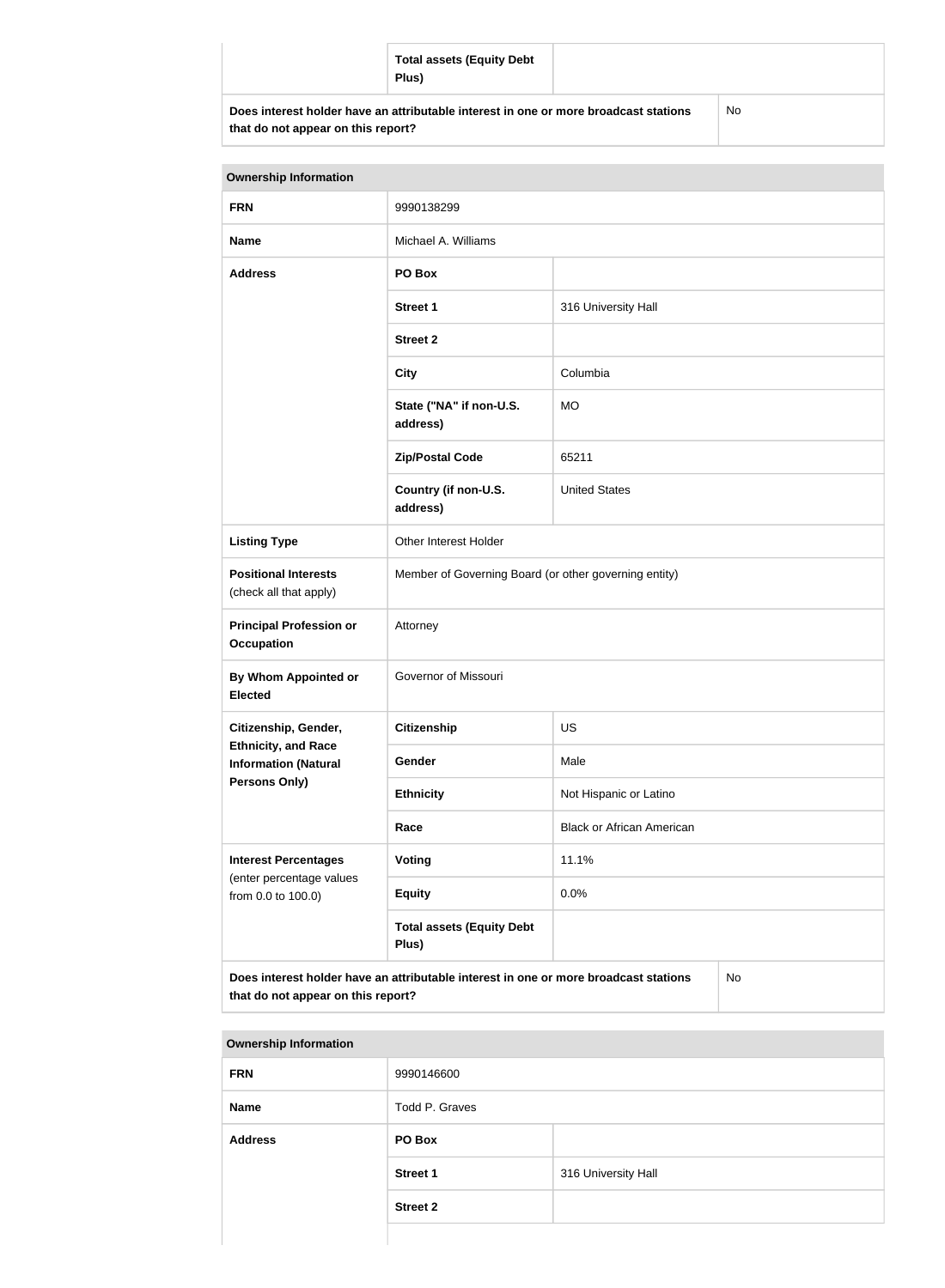|                                                           | <b>City</b>                                                                          | Columbia               |  |
|-----------------------------------------------------------|--------------------------------------------------------------------------------------|------------------------|--|
|                                                           | State ("NA" if non-U.S.<br>address)                                                  | <b>MO</b>              |  |
|                                                           | <b>Zip/Postal Code</b>                                                               | 65211                  |  |
|                                                           | Country (if non-U.S.<br>address)                                                     | <b>United States</b>   |  |
| <b>Listing Type</b>                                       | Other Interest Holder                                                                |                        |  |
| <b>Positional Interests</b><br>(check all that apply)     | Member of Governing Board (or other governing entity)                                |                        |  |
| <b>Principal Profession or</b><br><b>Occupation</b>       | Attorney                                                                             |                        |  |
| <b>By Whom Appointed or</b><br><b>Elected</b>             | Governor of Missouri                                                                 |                        |  |
| Citizenship, Gender,                                      | <b>Citizenship</b>                                                                   | <b>US</b>              |  |
| <b>Ethnicity, and Race</b><br><b>Information (Natural</b> | Gender                                                                               | Male                   |  |
| Persons Only)                                             | <b>Ethnicity</b>                                                                     | Not Hispanic or Latino |  |
|                                                           | Race                                                                                 | White                  |  |
| <b>Interest Percentages</b>                               | Voting                                                                               | 11.1%                  |  |
| (enter percentage values<br>from 0.0 to 100.0)            | <b>Equity</b>                                                                        | 0.0%                   |  |
|                                                           | <b>Total assets (Equity Debt</b><br>Plus)                                            |                        |  |
| that do not appear on this report?                        | Does interest holder have an attributable interest in one or more broadcast stations | No                     |  |

| <b>Ownership Information</b>                          |                                                       |                      |
|-------------------------------------------------------|-------------------------------------------------------|----------------------|
| <b>FRN</b>                                            | 9990146603                                            |                      |
| <b>Name</b>                                           | Greg E. Hoberock                                      |                      |
| <b>Address</b>                                        | PO Box                                                |                      |
|                                                       | <b>Street 1</b>                                       | 316 University Hall  |
|                                                       | <b>Street 2</b>                                       |                      |
|                                                       | <b>City</b>                                           | Columbia             |
|                                                       | State ("NA" if non-U.S.<br>address)                   | <b>MO</b>            |
|                                                       | <b>Zip/Postal Code</b>                                | 65211                |
|                                                       | Country (if non-U.S.<br>address)                      | <b>United States</b> |
| <b>Listing Type</b>                                   | Other Interest Holder                                 |                      |
| <b>Positional Interests</b><br>(check all that apply) | Member of Governing Board (or other governing entity) |                      |
| <b>Principal Profession or</b><br><b>Occupation</b>   | Businessman                                           |                      |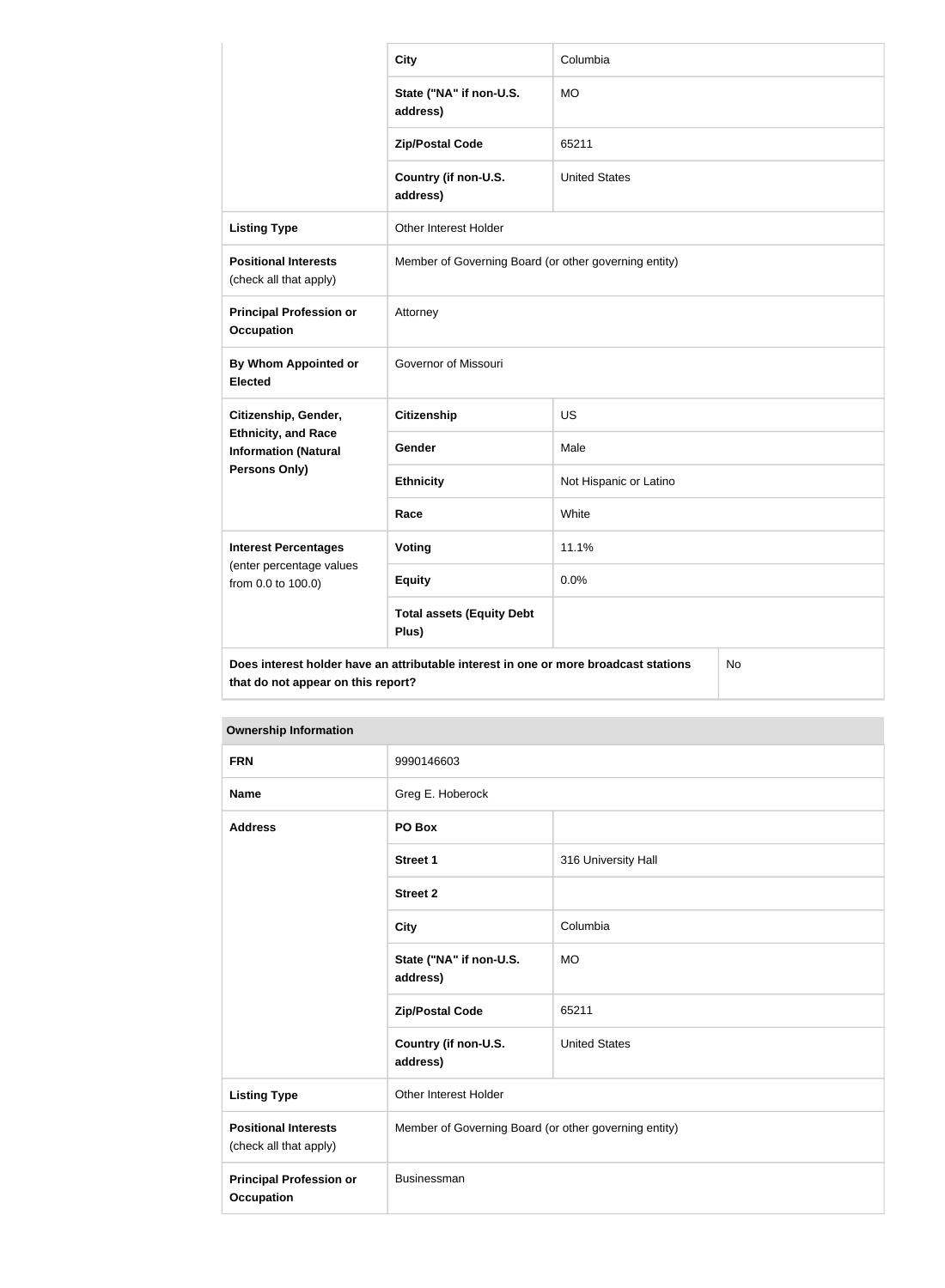| By Whom Appointed or<br><b>Elected</b>                                                                    | Governor of Missouri                      |                        |  |
|-----------------------------------------------------------------------------------------------------------|-------------------------------------------|------------------------|--|
| Citizenship, Gender,<br><b>Ethnicity, and Race</b><br><b>Information (Natural</b><br><b>Persons Only)</b> | <b>Citizenship</b>                        | <b>US</b>              |  |
|                                                                                                           | <b>Gender</b>                             | Male                   |  |
|                                                                                                           | <b>Ethnicity</b>                          | Not Hispanic or Latino |  |
|                                                                                                           | Race                                      | White                  |  |
| <b>Interest Percentages</b><br>(enter percentage values<br>from 0.0 to 100.0)                             | Voting                                    | 11.1%                  |  |
|                                                                                                           | <b>Equity</b>                             | $0.0\%$                |  |
|                                                                                                           | <b>Total assets (Equity Debt</b><br>Plus) |                        |  |
| Does interest holder have an attributable interest in one or more broadcast stations<br>No.               |                                           |                        |  |

| <b>Ownership Information</b>                                                                       |                                                       |                        |  |
|----------------------------------------------------------------------------------------------------|-------------------------------------------------------|------------------------|--|
| <b>FRN</b>                                                                                         | 9990146605                                            |                        |  |
| <b>Name</b>                                                                                        | Keith A. Holloway                                     |                        |  |
| <b>Address</b>                                                                                     | PO Box                                                |                        |  |
|                                                                                                    | <b>Street 1</b>                                       | 316 University Hall    |  |
|                                                                                                    | <b>Street 2</b>                                       |                        |  |
|                                                                                                    | <b>City</b>                                           | Columbia               |  |
|                                                                                                    | State ("NA" if non-U.S.<br>address)                   | <b>MO</b>              |  |
|                                                                                                    | <b>Zip/Postal Code</b>                                | 65211                  |  |
|                                                                                                    | Country (if non-U.S.<br>address)                      | <b>United States</b>   |  |
| <b>Listing Type</b>                                                                                | Other Interest Holder                                 |                        |  |
| <b>Positional Interests</b><br>(check all that apply)                                              | Member of Governing Board (or other governing entity) |                        |  |
| <b>Principal Profession or</b><br><b>Occupation</b>                                                | Businessman                                           |                        |  |
| <b>By Whom Appointed or</b><br><b>Elected</b>                                                      | Governor of Missouri                                  |                        |  |
| Citizenship, Gender,<br><b>Ethnicity, and Race</b><br><b>Information (Natural</b><br>Persons Only) | <b>Citizenship</b>                                    | <b>US</b>              |  |
|                                                                                                    | Gender                                                | Male                   |  |
|                                                                                                    | <b>Ethnicity</b>                                      | Not Hispanic or Latino |  |
|                                                                                                    | Race                                                  | White                  |  |
| <b>Interest Percentages</b><br>(enter percentage values<br>from 0.0 to 100.0)                      | Voting                                                | 11.1%                  |  |
|                                                                                                    | <b>Equity</b>                                         | 0.0%                   |  |
|                                                                                                    | <b>Total assets (Equity Debt</b><br>Plus)             |                        |  |

# **Tara**

**that do not appear on this report?**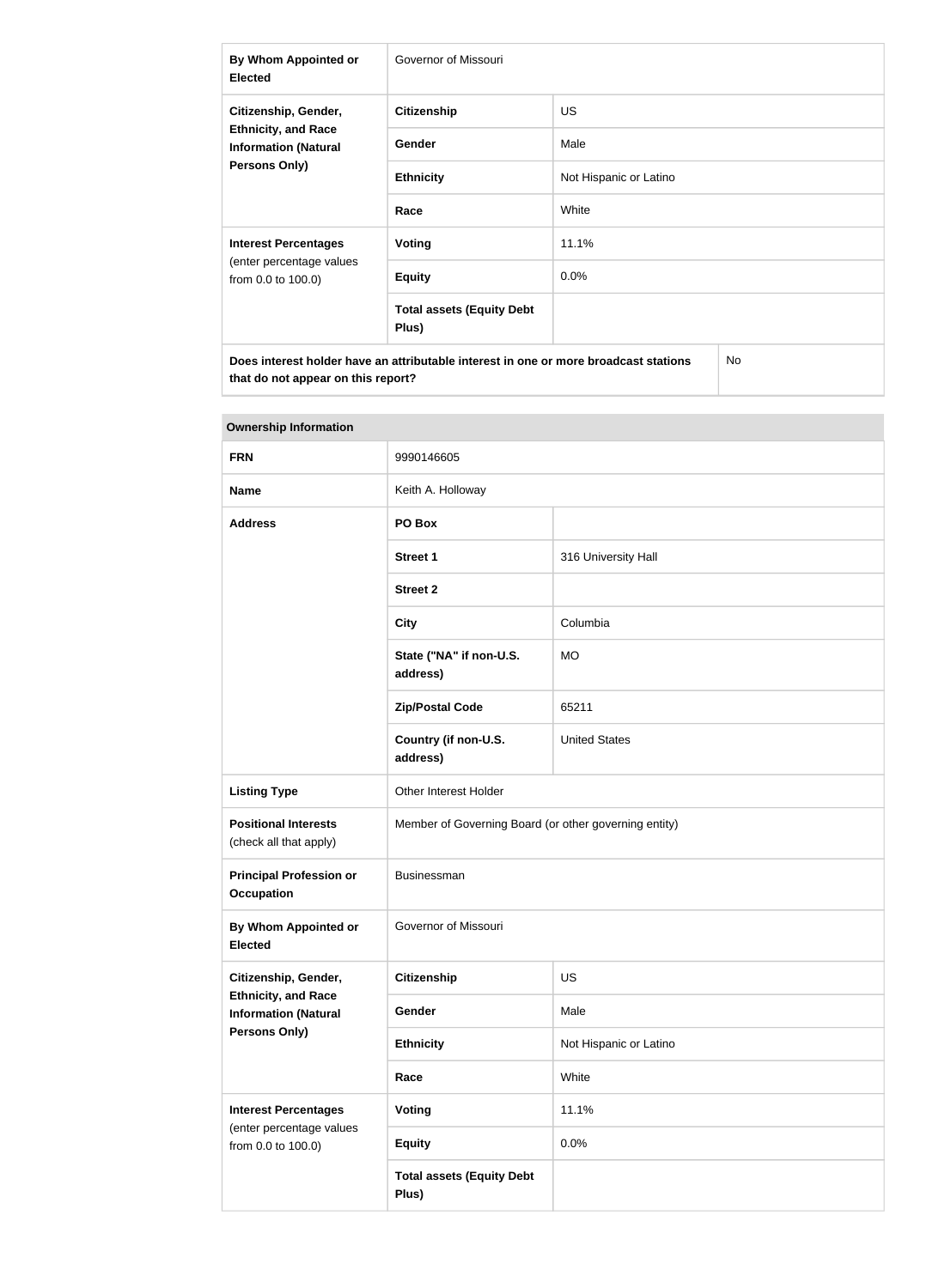**Does interest holder have an attributable interest in one or more broadcast stations that do not appear on this report?**

No

| <b>Ownership Information</b>                                                      |                                                                                      |                        |  |  |
|-----------------------------------------------------------------------------------|--------------------------------------------------------------------------------------|------------------------|--|--|
| <b>FRN</b>                                                                        | 9990146607                                                                           |                        |  |  |
| <b>Name</b>                                                                       | Robin R. Wenneker                                                                    |                        |  |  |
| <b>Address</b>                                                                    | PO Box                                                                               |                        |  |  |
|                                                                                   | <b>Street 1</b>                                                                      | 316 University Hall    |  |  |
|                                                                                   | <b>Street 2</b>                                                                      |                        |  |  |
|                                                                                   | <b>City</b>                                                                          | Columbia               |  |  |
|                                                                                   | State ("NA" if non-U.S.<br>address)                                                  | <b>MO</b>              |  |  |
|                                                                                   | <b>Zip/Postal Code</b>                                                               | 65211                  |  |  |
|                                                                                   | Country (if non-U.S.<br>address)                                                     | <b>United States</b>   |  |  |
| <b>Listing Type</b>                                                               | Other Interest Holder                                                                |                        |  |  |
| <b>Positional Interests</b><br>(check all that apply)                             | Member of Governing Board (or other governing entity)                                |                        |  |  |
| <b>Principal Profession or</b><br><b>Occupation</b>                               | Businesswoman                                                                        |                        |  |  |
| By Whom Appointed or<br><b>Elected</b>                                            | Governor of Missouri                                                                 |                        |  |  |
| Citizenship, Gender,                                                              | <b>Citizenship</b>                                                                   | US                     |  |  |
| <b>Ethnicity, and Race</b><br><b>Information (Natural</b><br><b>Persons Only)</b> | Gender                                                                               | Female                 |  |  |
|                                                                                   | <b>Ethnicity</b>                                                                     | Not Hispanic or Latino |  |  |
|                                                                                   | Race                                                                                 | White                  |  |  |
| <b>Interest Percentages</b><br>(enter percentage values<br>from 0.0 to 100.0)     | <b>Voting</b>                                                                        | 11.1%                  |  |  |
|                                                                                   | <b>Equity</b>                                                                        | 0.0%                   |  |  |
|                                                                                   | <b>Total assets (Equity Debt</b><br>Plus)                                            |                        |  |  |
| that do not appear on this report?                                                | Does interest holder have an attributable interest in one or more broadcast stations | No                     |  |  |

#### **Ownership Information**

| <b>FRN</b>     | 9990146609                |                     |
|----------------|---------------------------|---------------------|
| <b>Name</b>    | <b>Remington Williams</b> |                     |
| <b>Address</b> | PO Box                    |                     |
|                | <b>Street 1</b>           | 316 University Hall |
|                | <b>Street 2</b>           |                     |
|                | <b>City</b>               | Columbia            |
|                |                           |                     |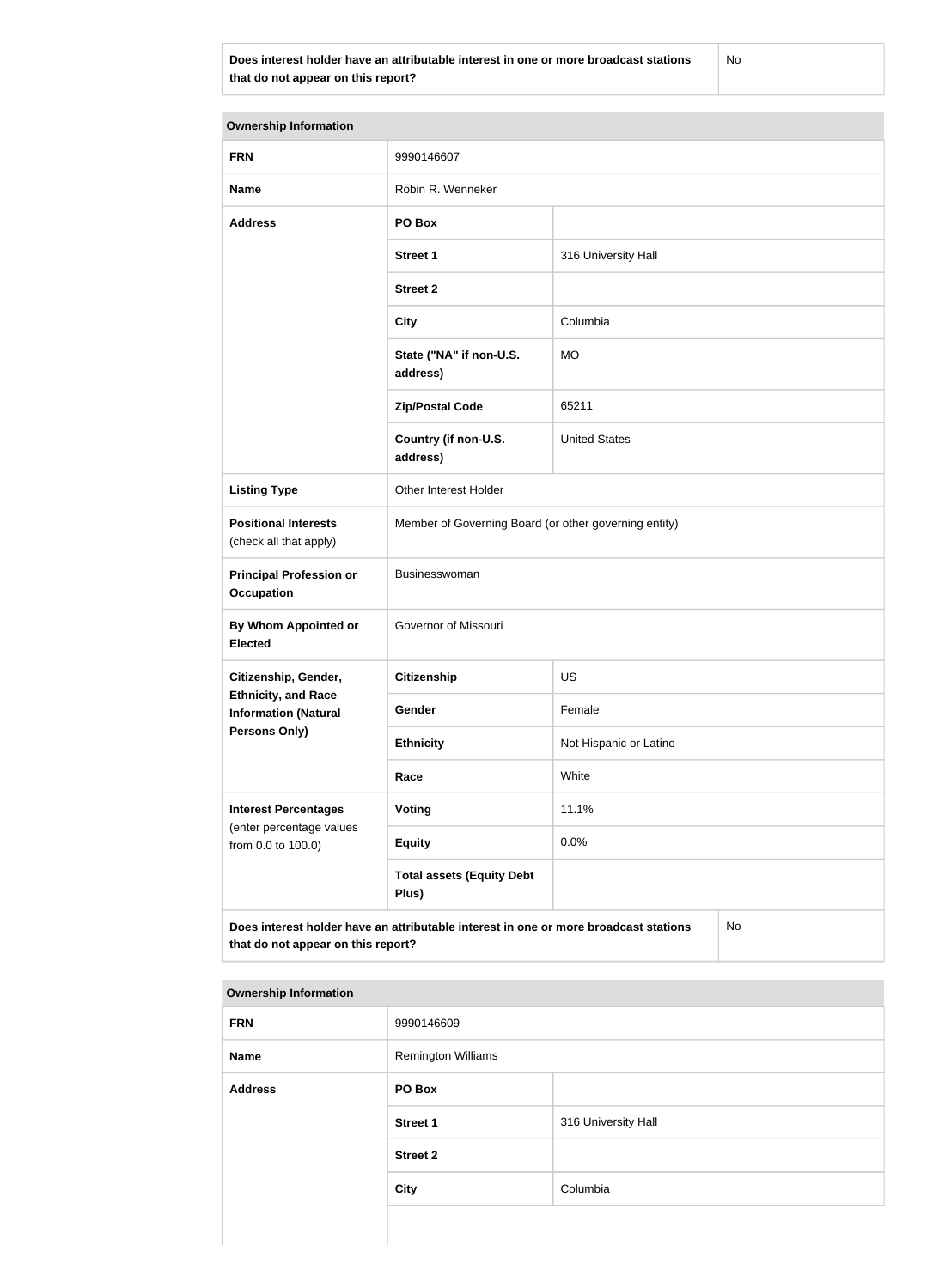|                                                           | State ("NA" if non-U.S.<br>address)                                                                                                                 | <b>MO</b>                                                                                        |           |  |
|-----------------------------------------------------------|-----------------------------------------------------------------------------------------------------------------------------------------------------|--------------------------------------------------------------------------------------------------|-----------|--|
|                                                           | <b>Zip/Postal Code</b>                                                                                                                              | 65211                                                                                            |           |  |
|                                                           | Country (if non-U.S.<br>address)                                                                                                                    | <b>United States</b>                                                                             |           |  |
| <b>Listing Type</b>                                       | <b>Other Interest Holder</b>                                                                                                                        |                                                                                                  |           |  |
| <b>Positional Interests</b><br>(check all that apply)     | Member of Governing Board (or other governing entity)                                                                                               |                                                                                                  |           |  |
| <b>Principal Profession or</b><br><b>Occupation</b>       | Student                                                                                                                                             |                                                                                                  |           |  |
| By Whom Appointed or<br><b>Elected</b>                    | Governor of Missouri                                                                                                                                |                                                                                                  |           |  |
| Citizenship, Gender,                                      | <b>Citizenship</b>                                                                                                                                  | US                                                                                               |           |  |
| <b>Ethnicity, and Race</b><br><b>Information (Natural</b> | Gender                                                                                                                                              | Male                                                                                             |           |  |
| Persons Only)                                             | <b>Ethnicity</b>                                                                                                                                    | Not Hispanic or Latino                                                                           |           |  |
|                                                           | Race                                                                                                                                                | White                                                                                            |           |  |
| <b>Interest Percentages</b>                               | <b>Voting</b>                                                                                                                                       | 0.0%                                                                                             |           |  |
| (enter percentage values<br>from 0.0 to 100.0)            | <b>Equity</b>                                                                                                                                       | 0.0%                                                                                             |           |  |
|                                                           | <b>Total assets (Equity Debt</b><br>Plus)                                                                                                           |                                                                                                  |           |  |
| that do not appear on this report?                        | Does interest holder have an attributable interest in one or more broadcast stations                                                                |                                                                                                  | No        |  |
| If "No," submit as an exhibit an explanation.             | (b) Respondent certifies that any interests, including equity, financial, or voting<br>interests, not reported in this filing are non-attributable. |                                                                                                  | Yes       |  |
|                                                           |                                                                                                                                                     |                                                                                                  |           |  |
| duties wholly unrelated to the Licensee(s)?               | (c) Is Respondent seeking an attribution exemption for any officer or director with                                                                 |                                                                                                  | <b>No</b> |  |
|                                                           |                                                                                                                                                     | If "Yes," complete the information in the required fields and submit an Exhibit fully describing |           |  |

### **3. Organizational Chart (Licensees Only)**

Attach a flowchart or similar document showing the Licensee's vertical ownership structure including the Licensee and all entities that have attributable interests in the Licensee. Licensees with a single parent entity may provide a brief explanatory textual Exhibit in lieu of a flowchart or similar document. Licensees without parent entities should so indicate in a textual Exhibit.

**Non-Licensee Respondents should select "N/A" in response to this question.**

| <b>File Name</b>                            | Uploaded By | <b>Attachment Type</b> | <b>Description</b>     |
|---------------------------------------------|-------------|------------------------|------------------------|
| <b>UM Ownership Chart 2021 Biennial.pdf</b> | Applicant   | <b>Ownership Chart</b> | <b>Ownership Chart</b> |